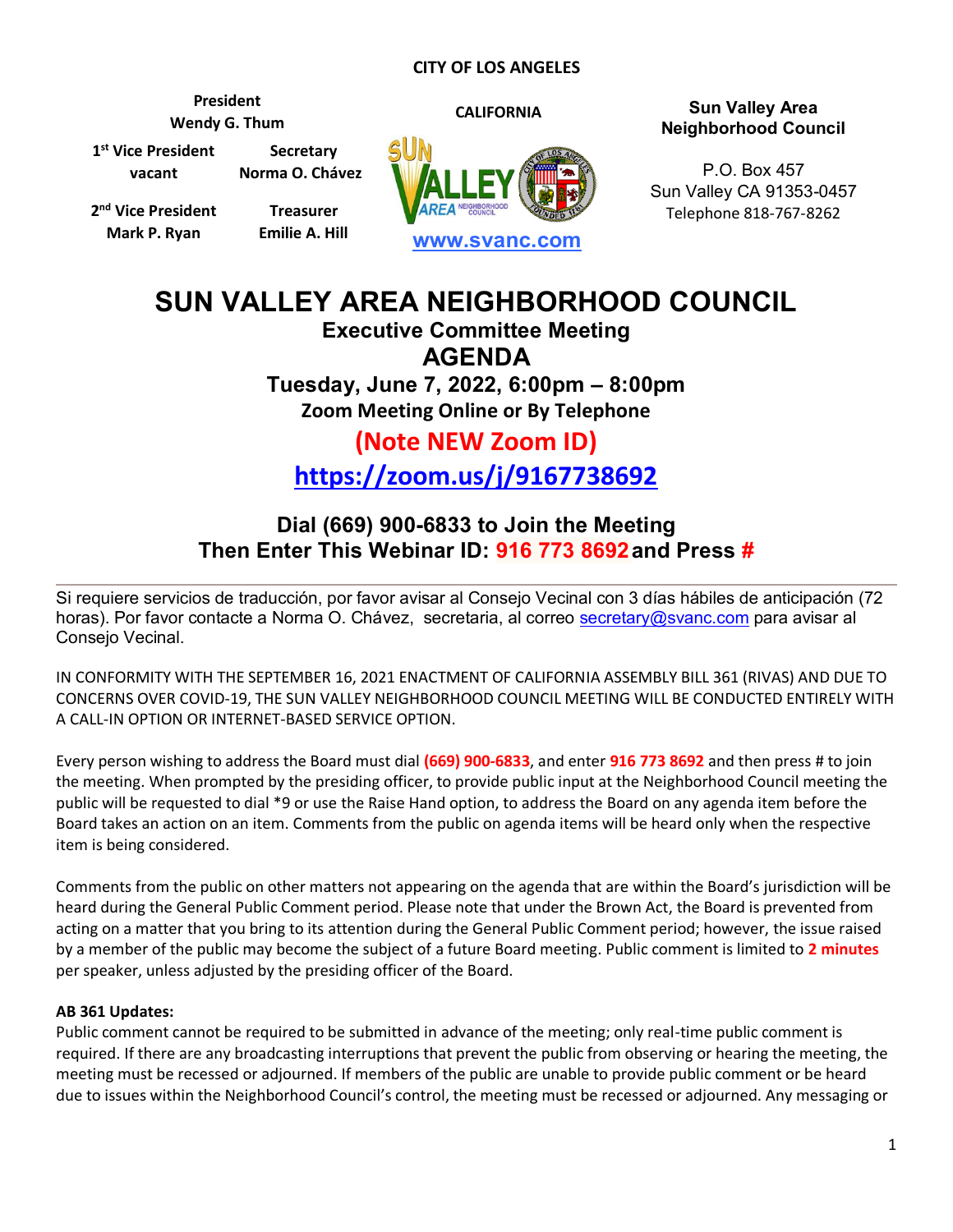virtual background is in the control of the individual board member in their personal capacity and does not reflect any formal position of the Neighborhood Council or the City of Los Angeles.

**ITEM 1:** Call to Order, Pledge of Allegiance, Roll Call, Opening Remarks

- **ITEM 2:** Public Comment on matters within the Executive Board's subject-matter jurisdiction that DO NOT appear on the agenda
- **ITEM 3:** Board Member Comment on matters within the Executive Board's subject-matter jurisdiction that DO NOT appear on the agenda
- **ITEM 4:** Report/Discussion by Committee chairs: Finance and Budget, Outreach, Beautification, Planning and Land Use, Public Safety/Emergency Preparedness
- **ITEM 5:** Discussion / Action Set and approve the agenda for the regular board meeting on June 14, 2022.
- **ITEM 6:** Public Comment on matters within the Executive Board's subject-matter jurisdiction that DO NOT appear on the agenda
- **ITEM 7:** Board Member Comment on matters within the Executive Board's subject-matter jurisdiction that DO NOT appear on the agenda
- **ITEM 8:** Adjournment

### **SVANC Information for the Public**

As a covered entity under Title II of the **Americans with Disabilities Act**, the City of Los Angeles does not discriminate on the basis of disability and upon request will provide reasonable accommodation to ensure equal access to its programs, services, and activities. Sign language interpreters, assistive listening devices, or other auxiliary aids and/or services may be provided upon request. To ensure availability of services, please make your request at least 3 business days (72 hours) prior to the meeting by contacting the Department of Neighborhood Empowerment by calling (213) 978-1551 or email: NCsupport@lacity.org

### **Public Posting of Agendas –**

Neighborhood Council agendas are posted for public review as follows:

- SVANC Office, 8720 Sunland Blvd, Sun Valley, CA 91352  $\bullet$
- On our website: [www.svanc.com](http://www.svanc.com/)
- You can also receive our agendas via email by subscribing to L.A. City's Early Notification System at  $\bullet$ <https://www.lacity.org/subscriptions> or **<https://www.svanc.com/subscribe>** to our Newsletter that will have the meeting Agenda link as well as the latest Sun Valley announcements and news.

### **Notice to Paid Representatives –**

If you are compensated to monitor, attend, or speak at this meeting, City law may require you to register as a lobbyist and report your activity. See Los Angeles Municipal Code Section 48.01 et seq. More information is available at ethics.lacity.org/lobbying. For assistance, please contact the Ethics Commission at (213) 978-1960 or [ethics.commission@lacity.org](mailto:ethics.commission@lacity.org)